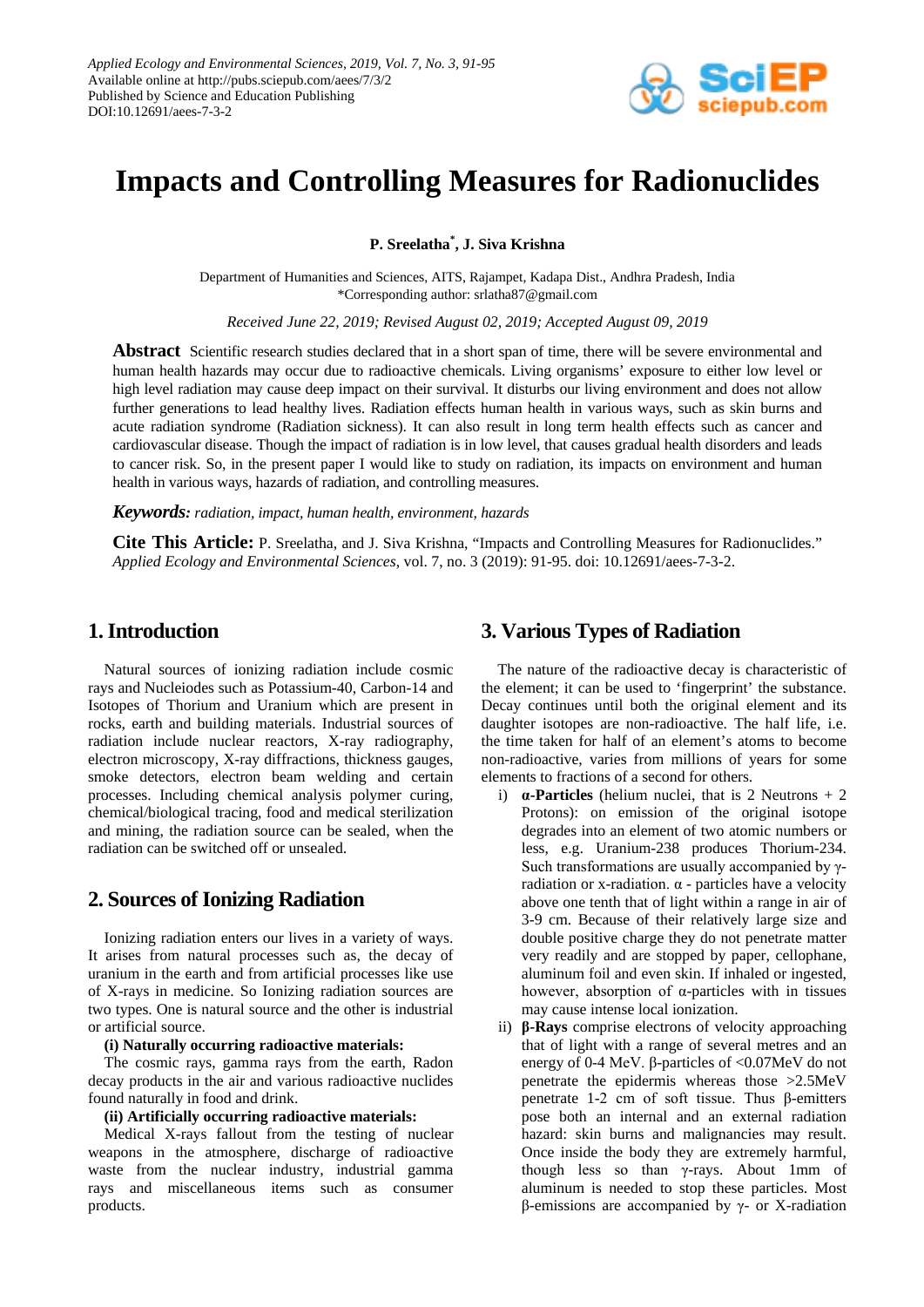and result in transformation into the element of one atomic number higher or lower but with the same atomic mass.

- iii) **γ-Radiation** is similar to, but shorter in wavelength than X-rays and is associated with many  $α$ - or β-radiations. Radiation does not transform isotopes. Like X-rays,  $\gamma$ -rays are very penetrating. They are capable of penetrating the whole body and thus require heavy shielding. E.g. γ-rays from  $60$  Co penetrate 15 cm steel.
- iv) **X-Radiation** like γ-radiation is electromagnetic in nature. It can be emitted when β-particles react with atoms. More often it is electrically generated by accelerating electrons in a vacuum tube. The later source can be switched off. X-Rays are extremely penetrating and are merely attenuated by distance and shielding.
- v) **Neutron Radiation** is emitted in fission and generally not spontaneously, although a few heavy radionucleides. Eg. Plutonium undergoes spontaneous fission. More often it results from bombarding beryllium atoms with an α-emitter. Neutron radiation decays into protons and electrons with a half-life of about 12min and is extremely penetrating.

The same type of radiation emitted by different isotopes may differ significantly in energy e.g. γ-radiation from potassium-42 has about four times the energy of  $\gamma$  – radiation from gold-198. Units of radiation are the Becquerel (Bq), the grey (Gy) and the sievert (Sv).

### **4. Hazards**

In the chemistry the hazards of radioactive elements parallel those of their isotopes. However the radiation poses additional toxicity hazards qualitative classification of selected isotopes in terms of toxicity is given in [Table 1.](#page-1-0)

**Table 1. Classification of isotopes according to relative radio toxicity per unit activity**

<span id="page-1-0"></span>

| Very high<br>toxicity  | $Sr-90 + \gamma - 90$ , *Pb210 + Bi-210(Ra D +E), Po-210,<br>At-211, Ra-226+55 Percent*daughter products,<br>AC-227,*U-233, Pu-239, *Am-241, Cm-242.                                                                                                                                                                                                                                                                                                                                                                                                          |  |
|------------------------|---------------------------------------------------------------------------------------------------------------------------------------------------------------------------------------------------------------------------------------------------------------------------------------------------------------------------------------------------------------------------------------------------------------------------------------------------------------------------------------------------------------------------------------------------------------|--|
| <b>High toxicity</b>   | Ca-45,*Fe-59, Sr-89, Y-91, Ru-106+*Rh-106,*I-<br>$131$ , *Ba-140+La-140, Ce-144 + *Pr-144, Sm-<br>$151$ ,*Eu-154,*Tm-170, *Th-234 + *Pa-<br>234,*natural Uranium.                                                                                                                                                                                                                                                                                                                                                                                             |  |
| Moderate<br>toxicity   | * Na-22, *Na-24, P-32, S-35, Cl-36, *K-42, *Sc-46,<br>Sc-47, *Sc-48, *V-48, *Mn-52, *Mn-54, *Mn-56, Fe-<br>55, *Co-58, *Co-60, Ni-59, *Cu-64, *Zn-65, *Ga-72,<br>*As-74, *As-76, *Br-82, *Br-82, *Rb-86, *Zr-95<br>+ *Nb- 95, *Nb-95, *Mo-99, Tc-98, *Rh-105,<br>$Pd-103 + Rh-103$ , $Ag-105$ , Ag-111, Cd-109 +<br>*Ag-109,*Sn-113,*Te-127,*Te-129,*I-132,I-132,<br>$Cs-137$ + *Ba-137,*La-140, Pr-143, Pm-147,*Ho-<br>166,*Lu-177,*Ta-18,*W-181,*Re-183,*Ir-<br>190,*Ir-192, Pt-191,*Pt-193,*Au- 196,*Au-<br>198,*Au-199,<br>Tl-20, Tl-202, Tl-204,*Pb-203. |  |
| <b>Slight toxicity</b> | H-3,*Be-7, C-14, F-18,*Cr-51, Ge-71,*Tl-201.                                                                                                                                                                                                                                                                                                                                                                                                                                                                                                                  |  |

The biological effects of ionizing radiation stem mainly from damage to individual cells following ionization of water content. Oxidizing species, e.g.  $H_2O_2$ , form together with ions and free radicals all capable of chemical attraction on important organic moieties within the cells. E.g. Nucleic Acids. Biological effects are influenced by the type of radiation, the dose, and duration of exposure, exposed organ and route of entry. Effects on cells include death, mutation and delayed reproduction. Acute adverse effects of exposure are illustrated in [Table 2.](#page-1-1)

**Table 2. Effects of acute exposures to X-and γ-radiation**

<span id="page-1-1"></span>

| Dose $(Gy)$ | <b>Effects</b>                                                                                                                                                                       |
|-------------|--------------------------------------------------------------------------------------------------------------------------------------------------------------------------------------|
| $<$ 1       | No clinical effects but small depletions in normal white<br>cells count and in Platelets likely within 2 days.                                                                       |
| 1           | About 15% of those exposed show symptoms of loss of<br>appetite, nausea, vomiting, fatigue etc.1 Gy delivered to<br>whole body or 5 Gy delivered to Bone Marrow produces<br>leukemia |
| 2           | Some fatalities occur.                                                                                                                                                               |
| $3.5 - 4$   | $LD_{50}$ , death occurring within 30 days. Erythema<br>(reddening of skin) within 3 weeks                                                                                           |
| $7-10$      | $LD100$ , death occurring within 10 days.                                                                                                                                            |

# **5. Impacts of Radionucliodes on Environment**

The release of radionuclide's and their persistence in the environment lead to long term external irradiation or internal contamination via the food chain or of drinking water for population living in the contaminated areas. Lack of knowledge on the effects of radionuclides endangers living environment and lead to environmental contamination. A few incidents like Hiroshima and Nagasaki who suffered acute exposure at high dose levels acknowledged that the molecular cellular and tissue processes triggered by chromic exposure. The international body known as the United Nations Scientific Committee (UNSC) on the effects of atomic radiation had drawn a review on the effects of ionizing radiation on the environment. In the committee for the first time issued a report which contained a review on effects of ionizing radiation on plants and animals. The review contained some findings on the changing nature of the scientific community's assessment of radiation's potential environment effects the plants, animals and other living organisms as part of the environment become dispersed due to the impact of radio nuclides.

Detrimental effects on the environment also have been observed in many areas as a consequence of plants and animals have been received short term, very high radiation doses which follow major accidental releases of radionuclide's for example an explosion in a nuclear reactor at the Chernobyl power plant on 26 April 1986 caused the release of substantial quantities of radionuclides during a period of 10 days. Airborne material was dispersed throughout Europe from the site in Ukraine. As the contaminated air spread throughout Europe and beyond, local weather conditions largely determined where the radionuclides were total rainfall caused more radionuclides to be deposited in some areas rather than others. The accident had a catastrophic effect locally and high radiation exposures of emergency workers led to the deaths of 31 people, including 28 firemen. The firemen received large external doses from deposited radionuclides,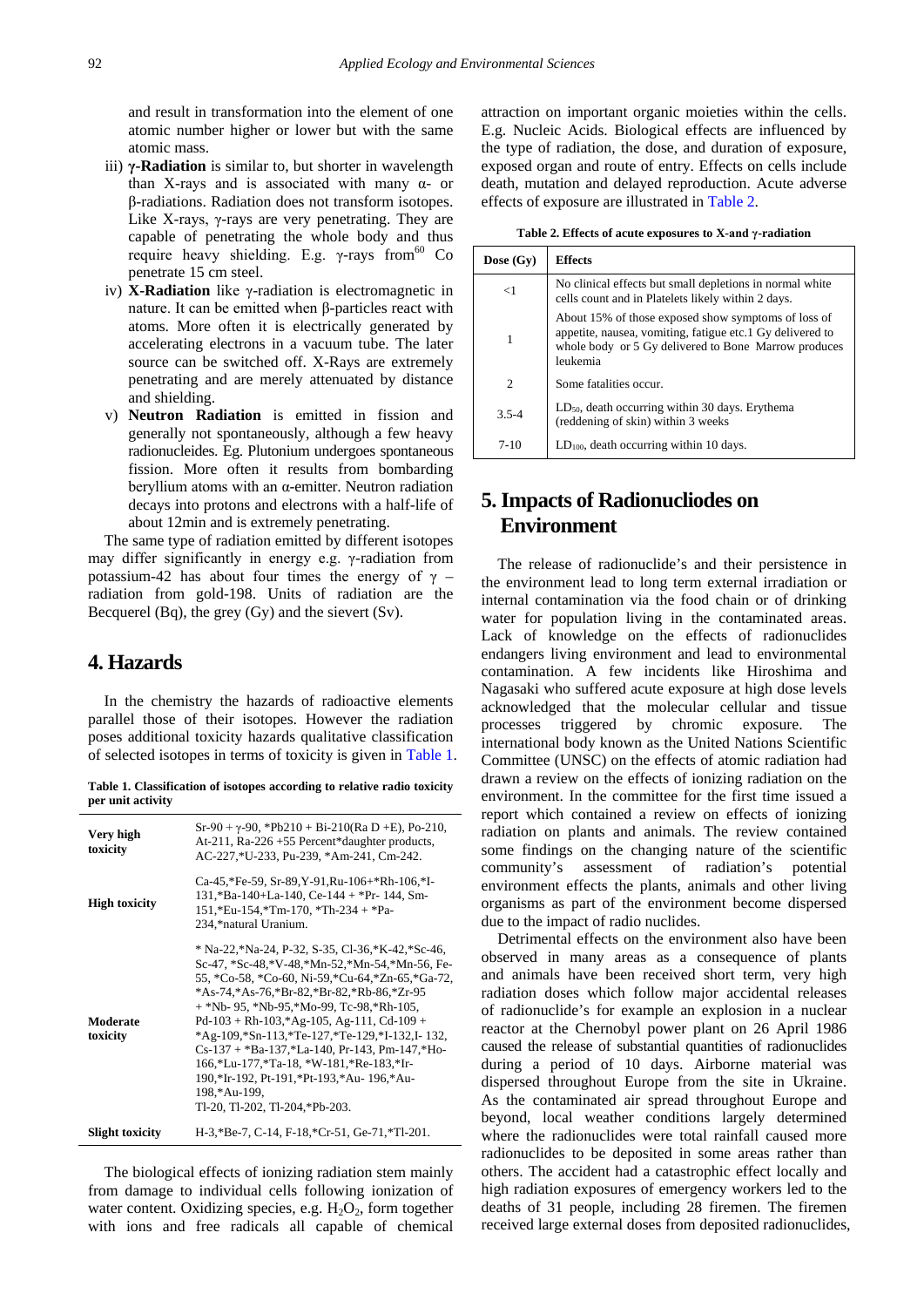between 3 and 16 Sv, and contamination on their skin led to severe erythema, mostly due to beta emitters. In terms of dose to people in the vicinity and beyond the most significant radionuclides were iodine-131, caesium-134 and caesium-137 almost all the dose was cause by external irradiation from radionuclides on the ground by inhalation of iodine-131 giving rise to thyroid doses, and by internal irradiation from radionuclides in foodstuffs.

Further studies of populations in the vicinity of Chernobyl and elsewhere, looking for possible health effects from the accident. The only significant effect that has so far been shown to be caused by radiation is in children in regions of Belarus and Ukraine who have an increased incidence of thyroid cancer due to intakes of Iodine-131, particularly through drinking milk contaminated with iodine. Iodine-131 is a short lived radionuclide known to concentrate in the thyroid and using monitoring and other data it has been possible to estimate risk factor for this health effect in children. In 2000, UNSCEAR published a review of the effects of Chernobyl accident. The other serious health effects seen in local populations appear to be the result of the stress and anxiety caused by the accident, including the fear of radiation itself. Although these effects are different in kind to the thyroid disorders mentioned above.

#### **5.1. Depletion of Uranium**

Uranium occurs naturally in the environment. It is widely dispersed in the earth crust and in fresh water and sea water. As a result we are all exposed to uranium isotopes and their decay products and there are wide variations in doses received depending on local circumstances. Depletion of uranium is a by-product of the uranium fuel cycle where natural uranium is enriched to provide suitable fuel for nuclear power. It is called depleted because it has had some of its Uranium-235 isotope removed. A large fraction of decay products of the uranium isotopes is removed during the fuel enrichment process.

Doses to people exposed some time afterwards to resuspended dust in the same local environment are likely to be a thousand times less, typically a few tens of µSv. Contact doses when handling bare depletion of uranium metal are approximately 2.5 mSv/h, primarily from beta radiation which is not penetrating and so affects only the skin .

### **6. Impacts of Radionucliodes on Human Health**

#### **(i) Radiation Effects:**

Radiation doses of different sizes, delivered at different rates to different parts of the body, can cause different types of health effect t different times. A very high dose to the whole body can cause death within weeks. For example an absorbed dose of 5 grey or more received instantaneously would probably be lethal unless treatment given, because of damage to the bone marrow and the gastrointestinal tract. An instantaneous absorbed dose of 5 grey to the skin would probably cause erythema (painful reddening of the skin) within a week or so whereas a

similar dose to the reproductive organs might cause sterility. This type of effect is called deterministic effect. This occurs only if the dose or dose rate is greater than some threshold value, and the effect occurs earlier and is more severe as the dose and dose rate increased.

Deterministic effects in an individual can be identified clinically to be the result of radiation exposure. One type of deterministic effects occurs a longer time after exposure. Such effects are not usually fatal, but can be disabling or distressing because the function of some parts of the body may be impaired or other non-malignant changes may arise. The best-known examples are cataracts (optically in the lens of the eye)and skin damage (thinning and ulceration) high absorbed doses of several grey are normally required to induce these conditions.

#### **(ii) Induction of Cancers:**

The most important of these stochastic effects is cancer, which is always serious and often fatal. Although the exact cause of most cancers remains unknown or poorly understood, exposure to agents such as tobacco smoke, asbestos and ultraviolet radiation as well as ionizing radiation is known to play a role in inducing certain types of cancer. The development of cancer is complex, multistage process that usually takes many years. Radiation appears to act principally at the initiation stage by introducing certain mutations in the DNA of normal cells in tissues. These mutations allow a cell to enter a pathway of abnormal growth that can sometimes lead to the development of a malignancy.

As we cannot calculate the risk of cancer from radiation, in practice we have to use epidemiology - the statistical study of incidence of specific disorders in specific population groups. Suppose that we know the number of people in an irradiated group and the doses they have received. Then by observing the occurrence of cancer in the group and comparing with the doses and the number of cancers expected in an otherwise similar but unirradiated group, we can estimate the raised risk of cancer per unit dose. This is commonly called risk factor. It is most important to include data for large groups of people in these calculations so as to minimize the statistical uncertainities in the estimates and take account of factors such as age and gender that affect the spontaneous development of cancer.

Not all cancers are fatal. Average mortality from radiation induced thyroid cancer is about 10 %(although it is much lower –less than 1% for the cases caused in children and teenagers by the Chernobyl accident) from breast cancer about 50% and from skin cancer about 1%.overall the total risk of inducing cancer by uniformly irradiating the whole body is about half as great again as the risk of inducing a fatal cancer. In radiological protection the risk of fatal cancer is of more concern because of its extreme significance. The use of fatal cancer risks also makes it easier to compare them with the other fatal risks encountered in life. In contrast comparisons of non –fatal risks are fraught with difficulty.

#### **(iii)Hereditary Disease:**

Apart from cancer the other main late effect of radiation is hereditary diseases with cancer the probability of hereditary disease but not its severity depends on dose.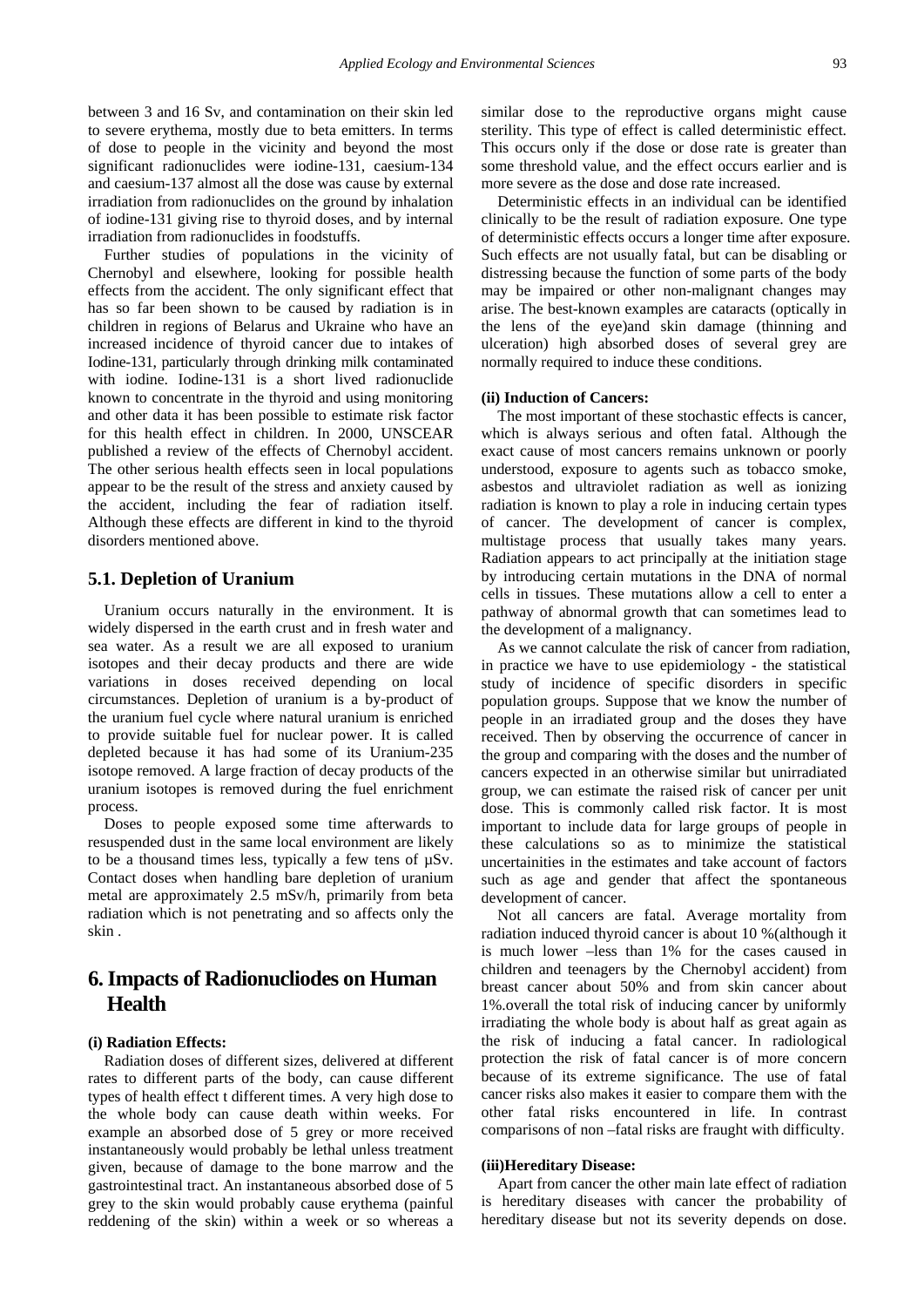Genetic damage arises from irradiation of the testes and ovaries which produce sperm cells in males and egg cells in females. Ionizing radiation can induce mutations in these cells or in the germ cells that form them, mutations which may give rise to harmful effects in future generations. Mutations occur as a result of structural changes to DNA in single germ cells, which subsequently carry the hereditary information in the DNA through future generations.

The hereditary diseases that may be caused vary in severity ranging from early death and serious mental defects to relatively trivial skeletal abnormalities and minor metabolic disorders. Although mutations appear to arise in human beings without any apparent cause, natural radiation and other agents in the environment may also cause them and contribute to the prevailing occurrence of hereditary disease. There has however been no conclusive evidence in human offspring for hereditary defects attributable to exposure from natural or artificial radiation. Large experimental studies have been made of the hereditary damage that ionizing radiation induces animals mainly mice. These have covered with a range of doses and dose rates and clearly demonstrate that ionizing radiation does cause mutations. The results also show how often hereditary defects are induced by known doses. When considered with the findings for the atomic bomb survivors, this information allows estimates to be made of hereditary risk for human beings.

Mutations leading to diseases that are strictly heritable, such as hemophilia and Down's syndrome make up about half of the total: the remainder comes from a group of so called multi factorial diseases, such as diabetes and asthma. Irradiation of the testes and ovaries only carries a risk of hereditary effects if it occurs before or during the reproductive period of life. For a population exposed to radiation in one generation only the risks to the first post irradiation generation were estimated to be 0.3-0.5 %per Gy. This is between one-third and one half the ICRP estimate for all generations quoted above. The risks to generations other than the first are much lower than this. Put another way this new estimate of risk per gray is of the order of 0.4-0.6 % of the baseline frequency of these disorders in the human population.

#### **(iv) Irradiation Effect in Pregnancy**:

The risks to children irradiated while in the womb deserve special mention. If an embryo or fetus is exposed to radiation at the time when organs are forming, developmental defects such as a reduced diameter of the head or mental retardation may be caused. Exposure of the fetus to 5 mSv during this stage of pregnancy would lead to loss in IQ of 0.15 point, which would be undetectable high doses to the embryo and fetus can causes death or gross malformation. The threshold for these effects is between 0.1Sv and 1Sv or more depending on the time after conception. Genetic risks to fetuses are judged to be the same as those for awfully reproductive population after birth, namely  $2.4 \times 10^{-2}$  Sv<sup>-1</sup> or 1 in 40 per Sv. Irradiation before birth can also lead to an increased risk of malignancy in childhood. For all of these reasons it is best for pregnant women to avoid diagnostic X-rays of the abdomen unless a delay until the end of pregnancy would be desirable.

**Table 3. Harmful Radiation Effects**

| Circumstances of Exposure<br>Information                                                  | Health<br>Consequences                                 | Sources of Information                                                                                         |
|-------------------------------------------------------------------------------------------|--------------------------------------------------------|----------------------------------------------------------------------------------------------------------------|
| High dose and dose rate<br>To much of the body<br>To area of skin<br>To tests and ovaries | <b>Early Effects</b><br>Death<br>Erythema<br>Sterility | Human data from<br>various sources                                                                             |
| Any dose or dose rate Risk<br>depends on dose appear<br>years later                       | Late Effects<br>Various<br>Cancers                     | Risk factors for human<br>beings estimated by<br>extra polating human<br>data for high doses and<br>dose rates |
| Any dose or dose rate risk<br>depends on dose appear in<br>offspring                      | Hereditary<br>defects                                  | Risk factors for human<br>beings inferred from<br>animal data and the<br>absence of human<br>evidence          |
| High dose at any rate<br>various times to appear                                          | Functional<br>damage                                   | Human data from<br>various sources                                                                             |
| Dose in the womb appears<br>in the child                                                  | Mental<br>retardation                                  | Limited human data                                                                                             |

### **7. Controlling Measures**

The control of ionizing radiation is heavily regulated. Expert advice should be sought prior to introducing sources of radiation onto the premises. The general provisos for the control are that:

- Aqueous radioactive wastes can be treated mainly by the methods of Ion exchange, Chemical precipitation, Evaporation or Ultra filtration / Reverse Osmosis.
- All radioactive exposures maintaining shall be as low as reasonably practice
- The dose received shall not exceed specified limits. As with most hygiene standards these limits vary slightly between nations: local values should be consulted.
- Exposure is minimized by choice of source by duration of exposure by distance from source and by shielding.
- Conduct a risk assessment to any employee and other persons to identify measures needed to restrict exposure to ionizing radiation and to assess magnitude of risk including identifiable accidents.
- Provide barriers for identification and display of appropriate warning notices, e.g. Trefoil symbol.
- Use remote handling techniques where necessary.
- Appoint a radiation protection adviser: all staff nvolved with radioactive work should be adequately trained and instructed. Provide mandatory medical surveillance for classified workers.
- Removing contaminated soil from small and large areas.

### **8. Conclusion**

Radioactive materials are extensively used in industrial and research activities into medical, agriculture and environmental applications and in various other areas during the production and use of these materials,